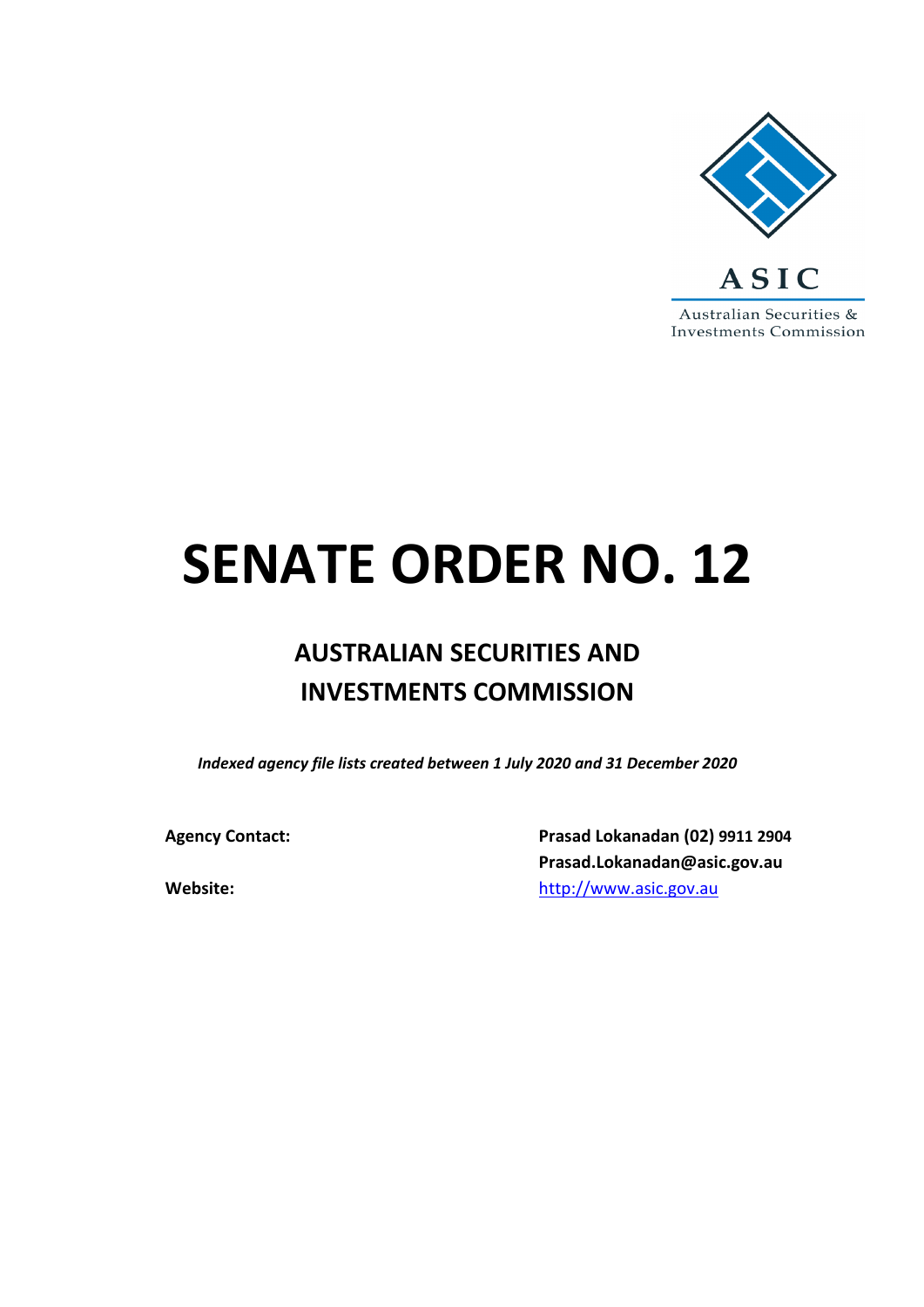| <b>File Name</b>                                                                        | <b>File number</b> |
|-----------------------------------------------------------------------------------------|--------------------|
|                                                                                         |                    |
| <b>BOARD - IOSCO - 2020</b>                                                             | F20200000015958    |
|                                                                                         |                    |
| 20200715 - PJC                                                                          | F20200000017117    |
| 20190531 - NZFMA                                                                        | F20200000016203    |
|                                                                                         |                    |
| 015 - 20201109 or 10 - FSC Investment Summit - 9 and 10 November 2020                   | F20200000020678    |
|                                                                                         |                    |
| 2020 - House of Reps 23 Oct and Budget Estimates 27 Oct 2020 WORD                       | F20200000021843    |
|                                                                                         |                    |
| 2020 - House of Reps 23 Oct and Budget Estimates 27 Oct 2020 - FINAL PDF                | F20200000021878    |
| 2020 - House of Reps Standing Committee on Economics - 5 August 2020                    | F20200000017060    |
|                                                                                         |                    |
| 2020 - PJC - 18 November 2020                                                           | F20200000023457    |
|                                                                                         |                    |
| 2020 - PJC - 18 November 2020 - FINAL PDF                                               | F20200000023893    |
|                                                                                         |                    |
| 2020 - PJC - Wednesday 15 July 2020 - PDF                                               | F20200000015296    |
| 2020 - PJC inquiry into litigation funding and the class action industry 29 July 2020 - |                    |
| <b>FINAL PDF</b>                                                                        | F20200000016919    |
|                                                                                         |                    |
| 2020 - PJC - Written                                                                    | F20200000024363    |
|                                                                                         |                    |
| 2020 - PJC CFS 15 July and PJC Litigation Funding 29 July 2020                          | F20200000017275    |
|                                                                                         |                    |
| 2020 - QoN - House of Reps - 5 August 2020                                              | F20200000018724    |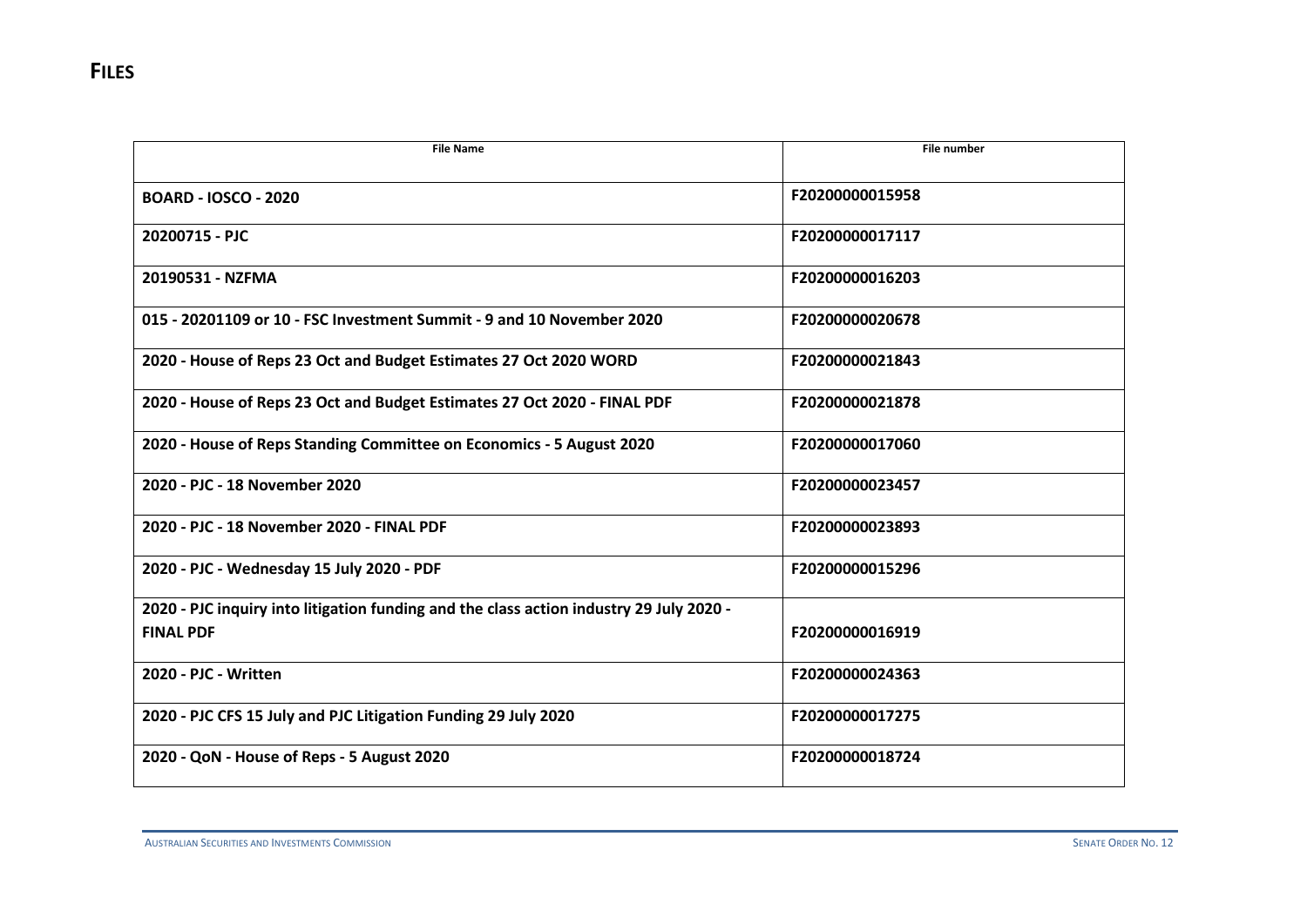| 2020 - QoN - Parliamentary Questions on Notice                                                      | F20200000026348 |
|-----------------------------------------------------------------------------------------------------|-----------------|
| QoN - PJC - 18 November 2020                                                                        | F20200000024922 |
| 2020 - QoN - PJC Inquiry into litigation funding and the regulation of the class action<br>industry | F20200000020369 |
| 2020 - QoN - Written - House of Representatives Standing Committee on Economics                     | F20200000021346 |
| 2020 - QoN approved by Commission - PJC 15 July and Litigation Funding 29 July                      | F20200000017514 |
| Senate Select Comm on fintech and regulatory tech_2nd issues paper                                  | F20200000025986 |
| 2016 IOSCO C8 Survey                                                                                | F20200000022622 |
| <b>INFE 201805 Paris May 2018</b>                                                                   | F20200000022595 |
| INFE 201810 Moscow October 2018                                                                     | F20200000022597 |
| INFE 201905 Cape Town May 2019                                                                      | F20200000022604 |
| INFE 201910 Rio October 2019                                                                        | F20200000022610 |
| INFE 201910 Rio October 2019                                                                        | F20200000022613 |
| <b>INFE 2019-2020</b>                                                                               | F20200000022603 |
| INFE 2020 - Paris May                                                                               | F20200000022600 |
| IOSCO - 2019 - Retail investor complaints handling WG                                               | F20200000022626 |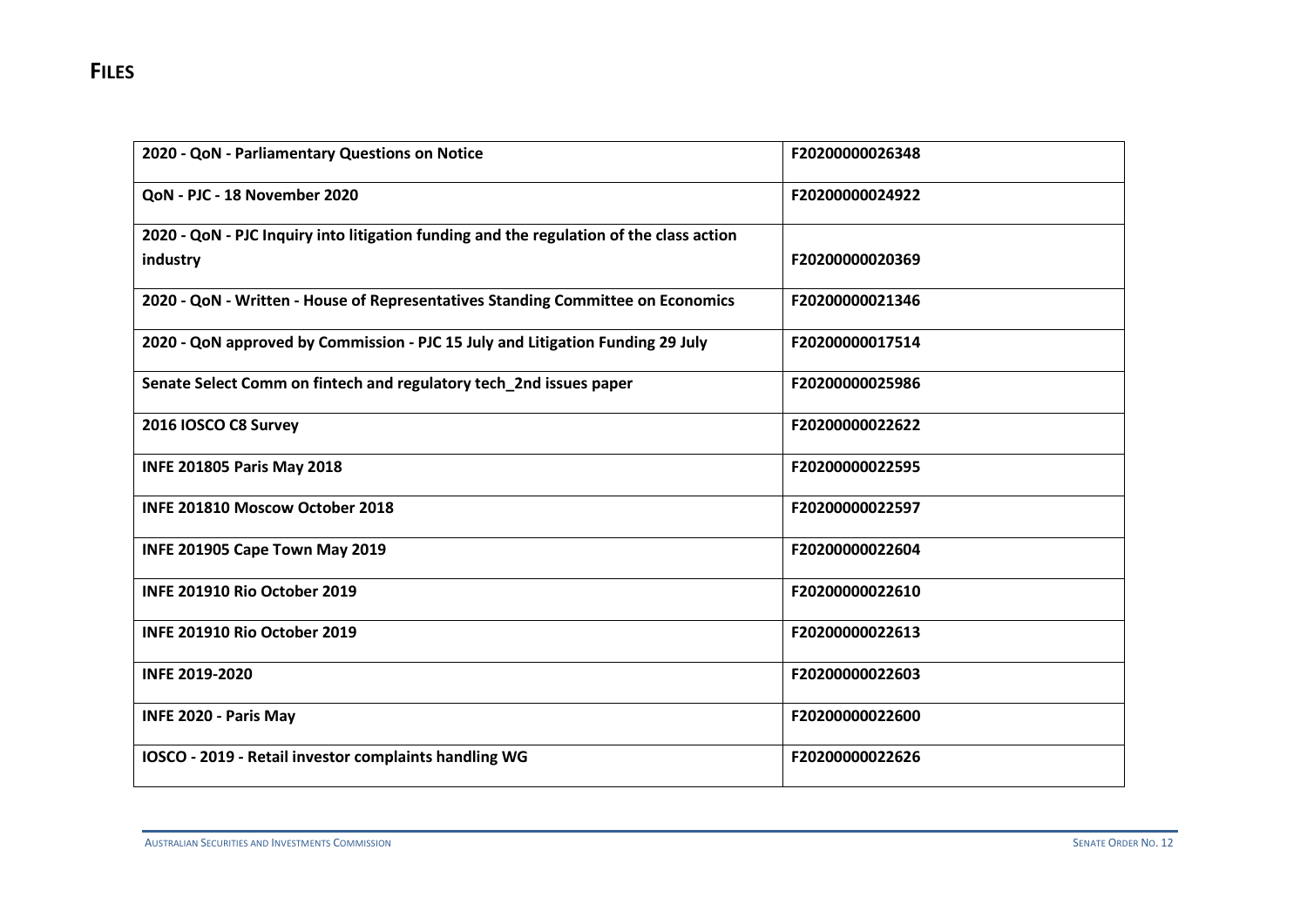| IOSCO C8 - 201804 - Tokyo - April 2018                           | F20200000022620 |
|------------------------------------------------------------------|-----------------|
| IOSCO C8 - 201809 - Bali - September 2018                        | F20200000022614 |
| <b>PISA 2018</b>                                                 | F20200000022318 |
| PP - INFE - 201604 - AMSTERDAM INFE MEETINGS - APRIL 2016        | F20200000022601 |
| PP - INFE - 201606 - INFE-OJK SEMINAR AND ROUNDTABLE - JUNE 2016 | F20200000022596 |
| PP - IOSCO Behavioural Economics Project                         | F20200000022616 |
| PP - IOSCO C8 - 201511 - LONDON - NOVEMBER 2015                  | F20200000022625 |
| PP - IOSCO C8 - 201602 - SYDNEY - FEBRUARY 2016                  | F20200000022619 |
| PP - IOSCO C8 - 201606 - ISTANBUL - JUNE 2016                    | F20200000022621 |
| PP - IOSCO C8 - Internal Reports                                 | F20200000022615 |
| PP - IOSCO C8 - World Investor Week project                      | F20200000022617 |
| PP - IOSCO Senior Investor Vulnerability Workstream              | F20200000022618 |
| 2016 IOSCO C8 Survey                                             | F20200000025856 |
| <b>Indonesian Financial Services Authority OJK</b>               | F20200000025855 |
| INFE - India_Nov17                                               | F20200000025931 |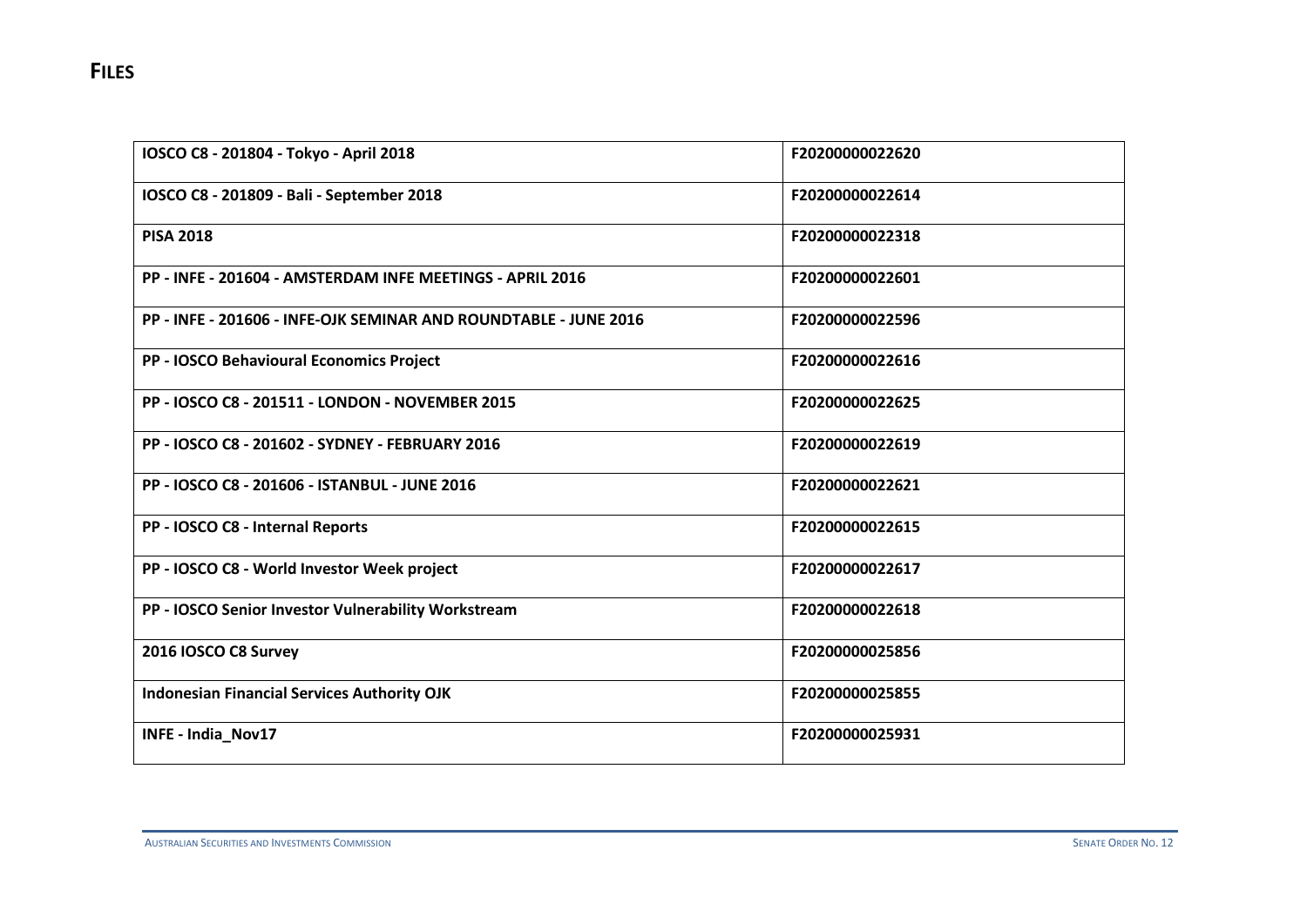| <b>INFE 201805 Paris May 2018</b>                                | F20200000025865 |
|------------------------------------------------------------------|-----------------|
| <b>INFE 201805 Paris May 2018</b>                                | F20200000025923 |
| <b>INFE 201810 Moscow October 2018</b>                           | F20200000025925 |
| INFE 201905 Cape Town May 2019                                   | F20200000025930 |
| INFE 201910 Rio October 2019                                     | F20200000025946 |
| <b>INFE 2019-2020</b>                                            | F20200000025936 |
| <b>INFE 2020 - Paris May</b>                                     | F20200000025949 |
| IOSCO - 2019 - Retail investor complaints handling WG            | F20200000025857 |
| IOSCO C8 - 201804 - Tokyo - April 2018                           | F20200000025859 |
| IOSCO C8 - 201809 - Bali - September 2018                        | F20200000025863 |
| <b>PISA 2012</b>                                                 | F20200000025822 |
| <b>PISA 2015</b>                                                 | F20200000025828 |
| <b>PISA 2018</b>                                                 | F20200000025834 |
| PP - INFE - 201604 - AMSTERDAM INFE MEETINGS - APRIL 2016        | F20200000025938 |
| PP - INFE - 201606 - INFE-OJK SEMINAR AND ROUNDTABLE - JUNE 2016 | F20200000025937 |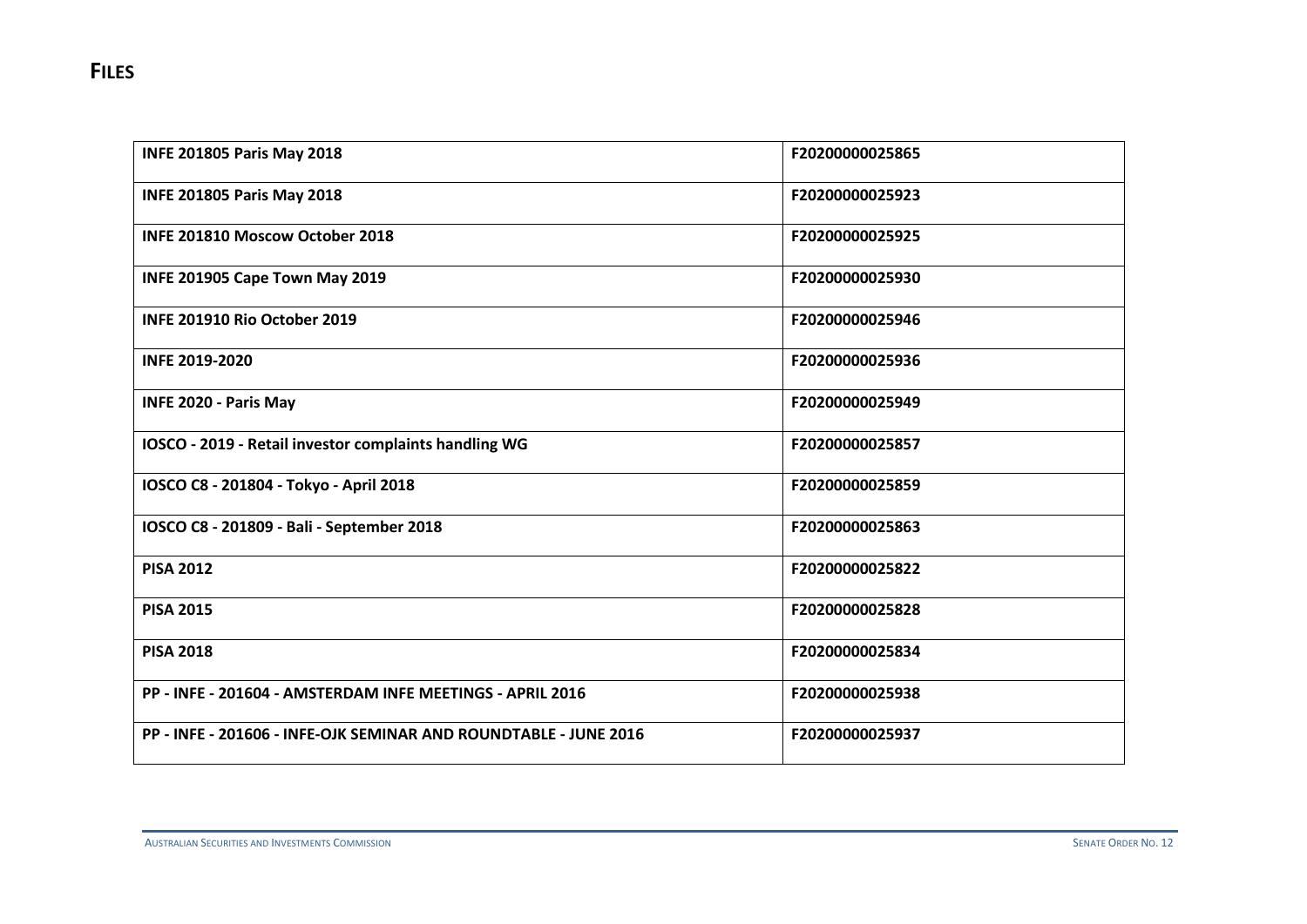| PP - IOSCO Behavioural Economics Project            | F20200000025914 |
|-----------------------------------------------------|-----------------|
| PP - IOSCO C8 - 201511 - LONDON - NOVEMBER 2015     | F20200000025922 |
| PP - IOSCO C8 - 201602 - SYDNEY - FEBRUARY 2016     | F20200000025920 |
| PP - IOSCO C8 - 201606 - ISTANBUL - JUNE 2016       | F20200000025919 |
| PP - IOSCO C8 - Internal Reports                    | F20200000025918 |
| PP - IOSCO C8 - World Investor Week project         | F20200000025917 |
| PP - IOSCO Senior Investor Vulnerability Workstream | F20200000025915 |
| 2020 - Across Government FinCap Meetings            | F20200000022585 |
| Ad-hoc - IOSCO RMCTF Report Comments                | F20200000019527 |
| INFE - India_Nov17                                  | F20200000025082 |
| <b>INFE 2020 - Paris May</b>                        | F20200000022602 |
| 2016 IOSCO C8 Survey                                | F20200000022587 |
| <b>Indonesian Financial Services Authority OJK</b>  | F20200000025852 |
| <b>FRC</b>                                          | F20200000025026 |
| <b>IFSCA</b>                                        | F20200000025024 |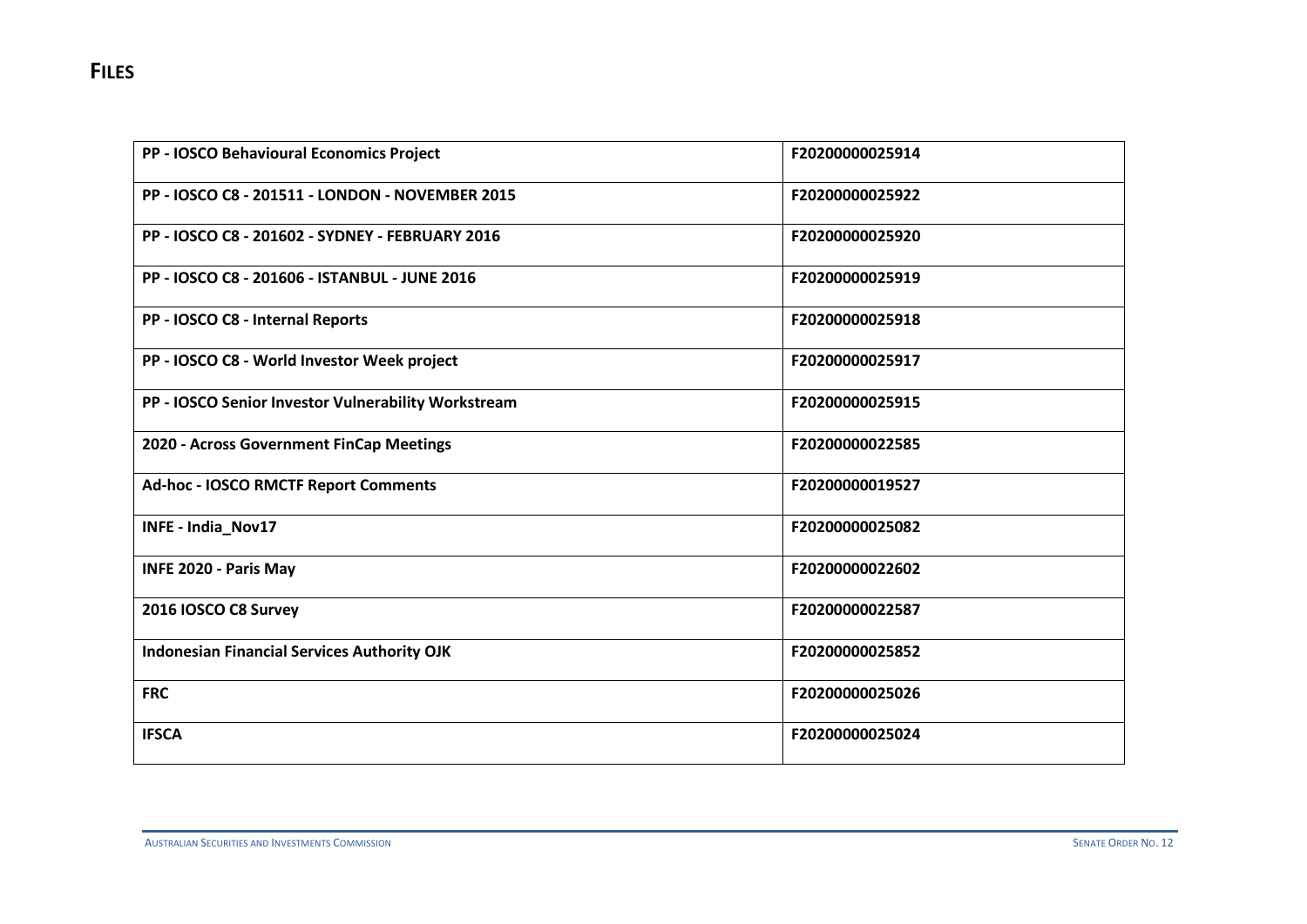| <b>NZ Commerce Commission</b>                                                 | F20200000025169 |
|-------------------------------------------------------------------------------|-----------------|
| <b>TTBC</b>                                                                   | F20200000017710 |
| <b>TTERC</b>                                                                  | F20200000019251 |
| <b>Australia-US Digital Trade Agreement</b>                                   | F20200000021572 |
| CPTPP - Comprehensive and Progressive Agreement for Trans-Pacific Partnership | F20200000017059 |
| APRC Meeting - 11 November 2020                                               | F20200000022679 |
| Dubai - November 2020                                                         | F20200000017844 |
| IOSCO Board Meeting - 17 November 2020                                        | F20200000020468 |
| <b>Presidents Committee - 18 November 2020</b>                                | F20200000022641 |
| 20201028 Industry Roundtable FSEG WG                                          | F20200000022627 |
| 20201029 Teleconference FSEG                                                  | F20200000022932 |
| 20201119 Teleconference FSEG CRA WG - ###                                     | F20200000024500 |
| 20201120 Teleconference FSEG CRA WG - ###                                     | F20200000024430 |
| 20201123 Teleconference FSEG                                                  | F20200000024416 |
| 20201124 Teleconference FSEG CRA WG - ###                                     | F20200000024592 |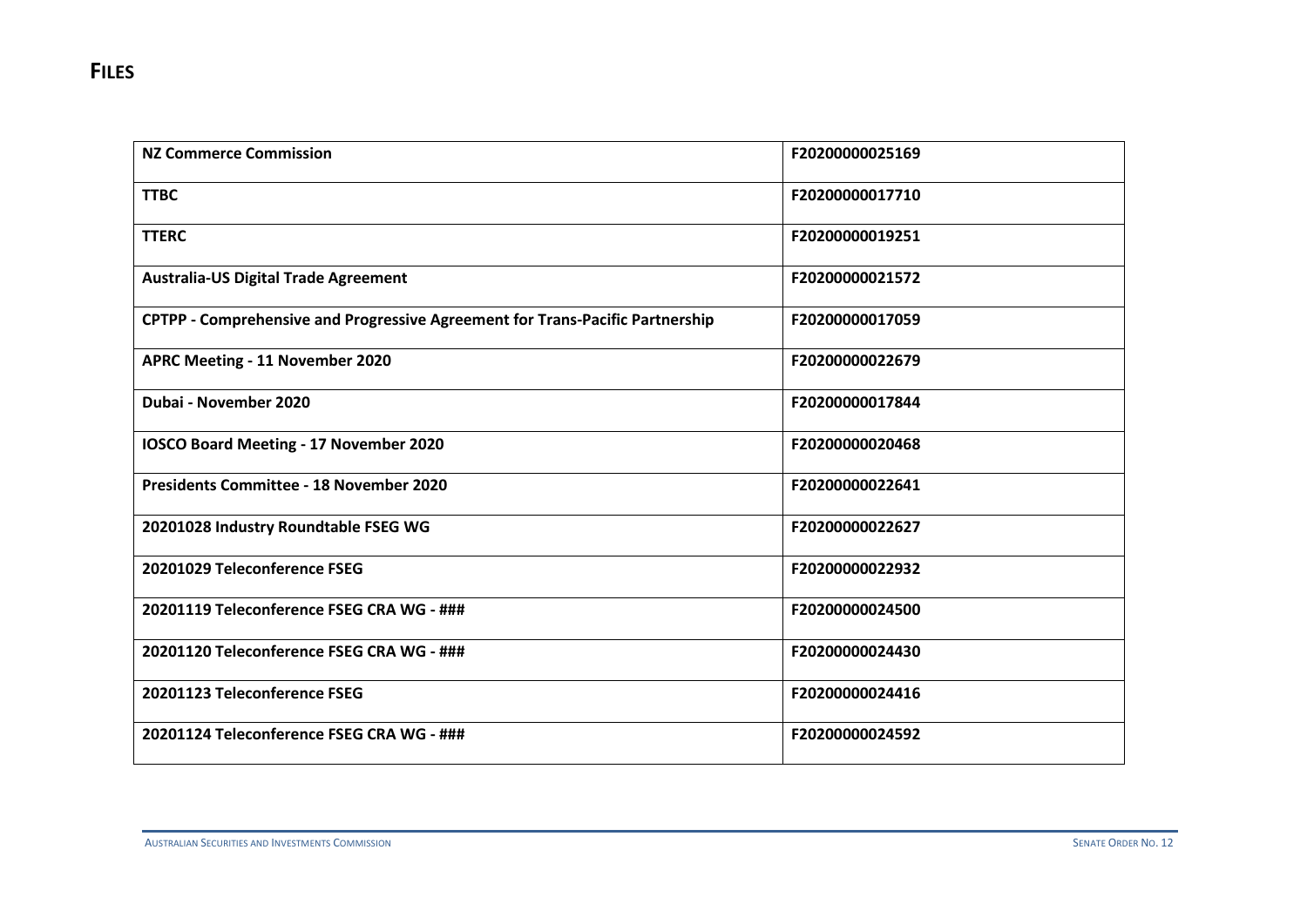| 20201204 Teleconference FSEG CRA WG  | F20200000025211 |
|--------------------------------------|-----------------|
| 20201214 Teleconference FSEG         | F20200000025422 |
| 20200914 RMCTF meeting               | F20200000019851 |
| Short-term report                    | F20200000019282 |
| <b>APRC WG - Sustainable Finance</b> | F20200000021228 |
| Teleconference - 20200928            | F20200000020778 |
| Projects                             | F20200000021304 |
| <b>Circulated materials</b>          | F20200000017715 |
| <b>Sustainability 2020</b>           | F20200000019404 |
| 20200623 STF Teleconference          | F20200000019397 |
| 20200907 STF Teleconference          | F20200000019231 |
| 20201006 STF Teleconference          | F20200000021617 |
| 20201123 STF Teleconference          | F20200000024125 |
| <b>STF ASIC Representatives</b>      | F20200000019411 |
| <b>STF Work Plan</b>                 | F20200000019409 |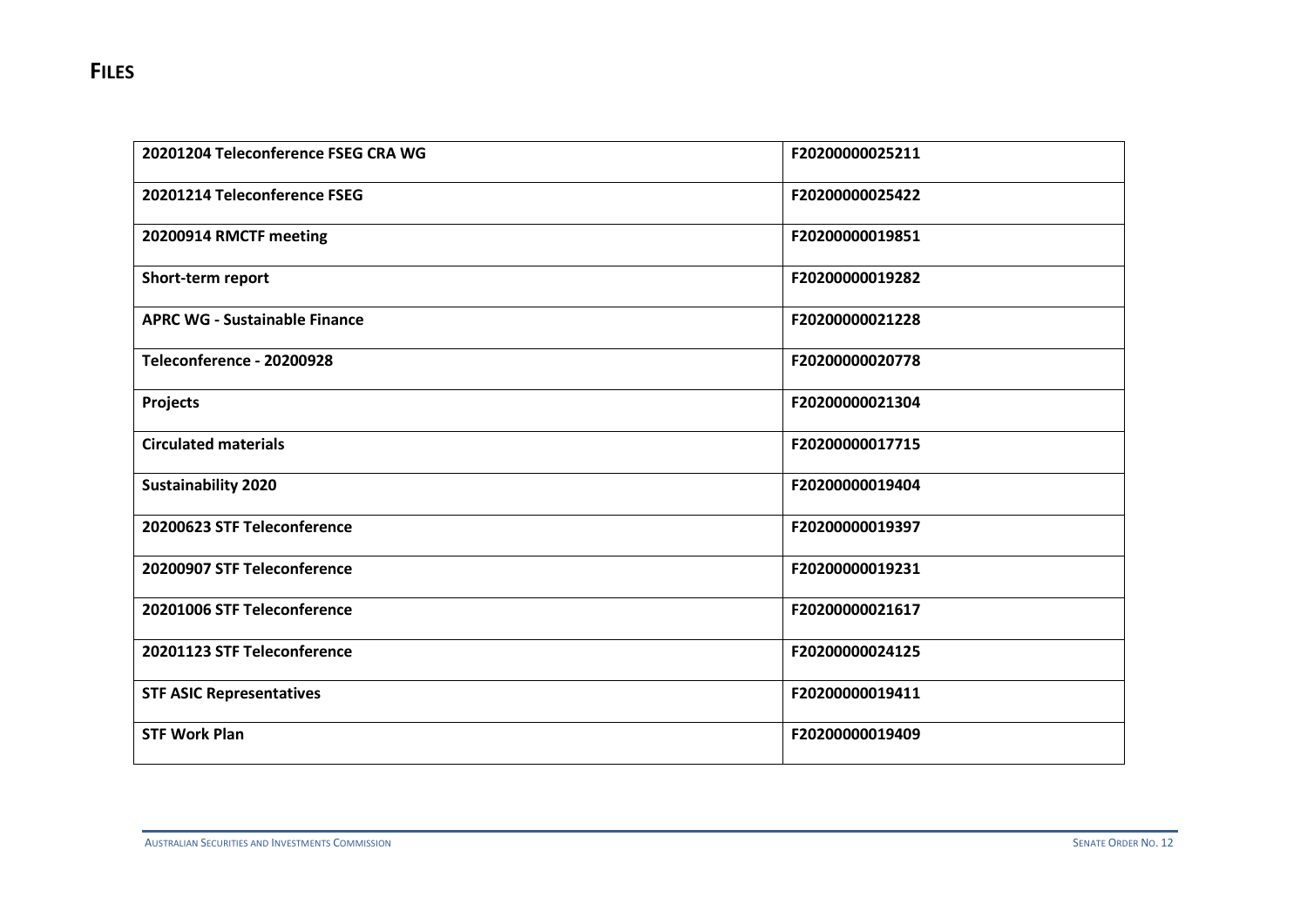| <b>STF WS1</b>                                                      | F20200000019405 |
|---------------------------------------------------------------------|-----------------|
| <b>STF WS2</b>                                                      | F20200000019406 |
| 2020 Project - OECD Correspondence                                  | F20200000017112 |
| CG (Asian Roundtable) 19 Oct 2020                                   | F20200000021285 |
| G20-OECD TF on Financial Consumer Protection 8-9 Oct 2020           | F20200000017851 |
| OECD Corporate Governance Committee (CGC) 24-25 Nov 2020            | F20200000022746 |
| <b>OECD CFM - 21 Oct 2020</b>                                       | F20200000022973 |
| <b>OECD Engagement Strategy</b>                                     | F20200000017597 |
| <b>National Financial Capability Strategy</b>                       | F20200000025142 |
| <b>IOSCO 2021 Risk Outlook</b>                                      | F20200000017154 |
| <b>IOSCO CER July 2020</b>                                          | F20200000016852 |
| <b>ACCC Murray Darling</b>                                          | F20200000023931 |
| <b>FRAA assessment and review criteria</b>                          | F20200000018161 |
| House of Reps 2020                                                  | F20200000017818 |
| Senate Standing Committee for the Scrutiny of Delegated Legislation | F20200000026327 |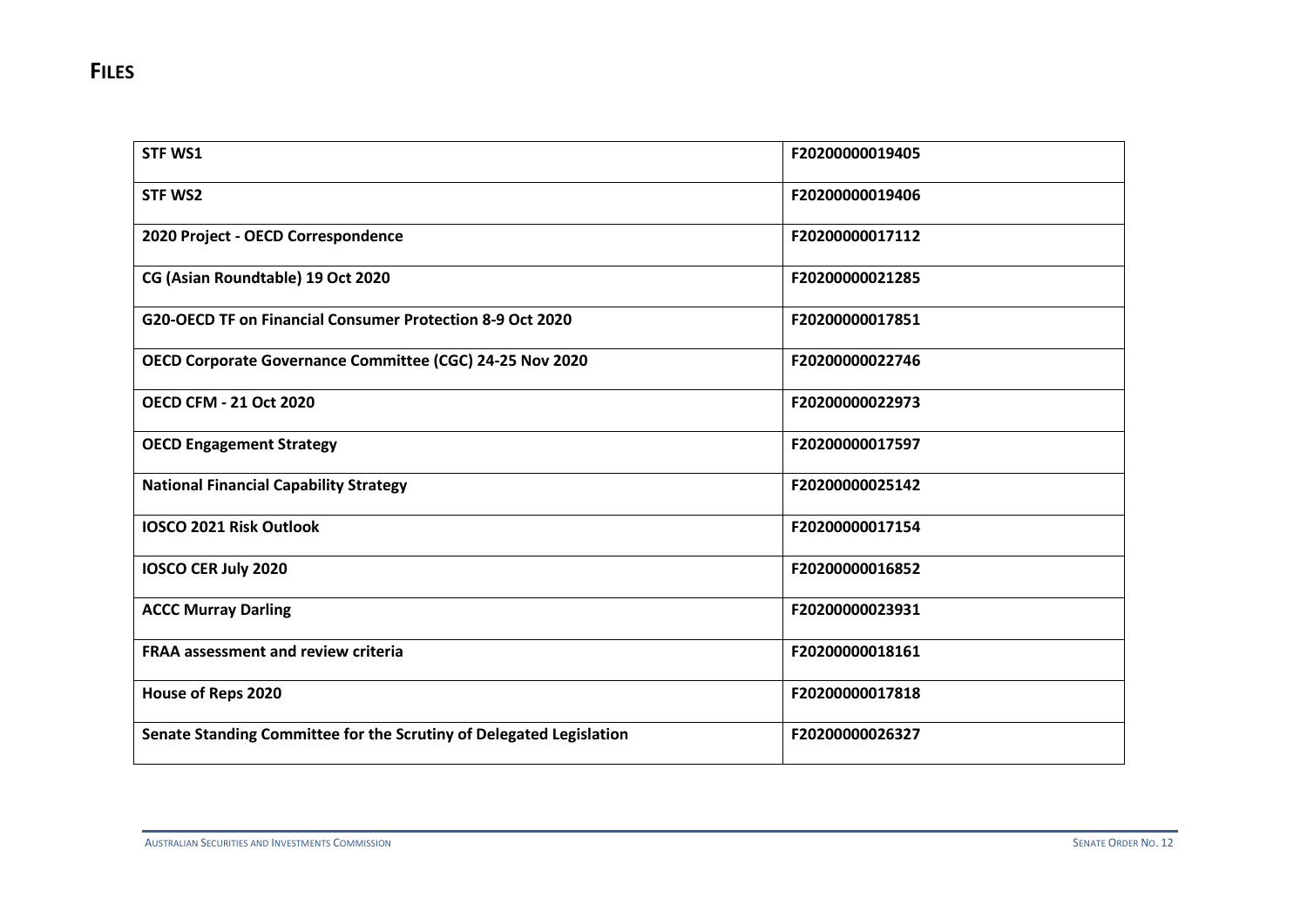| 202010 - IOSCO C5 Meeting Oct 2020                                     | F20200000022636 |
|------------------------------------------------------------------------|-----------------|
| 202011 - IOSCO Board Meeting Nov 2020                                  | F20200000024252 |
| <b>IOSCO C5 Emails</b>                                                 | F20200000024943 |
| 1 2020 - Liaison - Treasury                                            | F20200000026675 |
| <b>FSB Annual Update - Policy Tools</b>                                | F20200000015282 |
| <b>FSB SCAV WIM</b>                                                    | F20200000022734 |
| <b>IMF AREAER 2020</b>                                                 | F20200000017369 |
| <b>IOSCO Liquidity Risk Mgmt Review</b>                                | F20200000018217 |
| <b>IOSCO Outsourcing CP 2020</b>                                       | F20200000020458 |
| <b>IOSCO WS2 Sustainability Task Force 2020</b>                        | F20200000017932 |
| <b>OECD Corp Gov Factbook</b>                                          | F20200000021647 |
| IOSCO - MMOU EMMOU applications re Info Sharing - 202011               | F20200000024546 |
| DFAT - Review of HK Cooperation Arrangements - 202008                  | F20200000017630 |
| Treasury - Fintech Agmt with CSRC - 202007                             | F20200000016526 |
| <b>Corporations Amendment (Corporate Insolvency Reforms) Bill 2020</b> | F20200000025329 |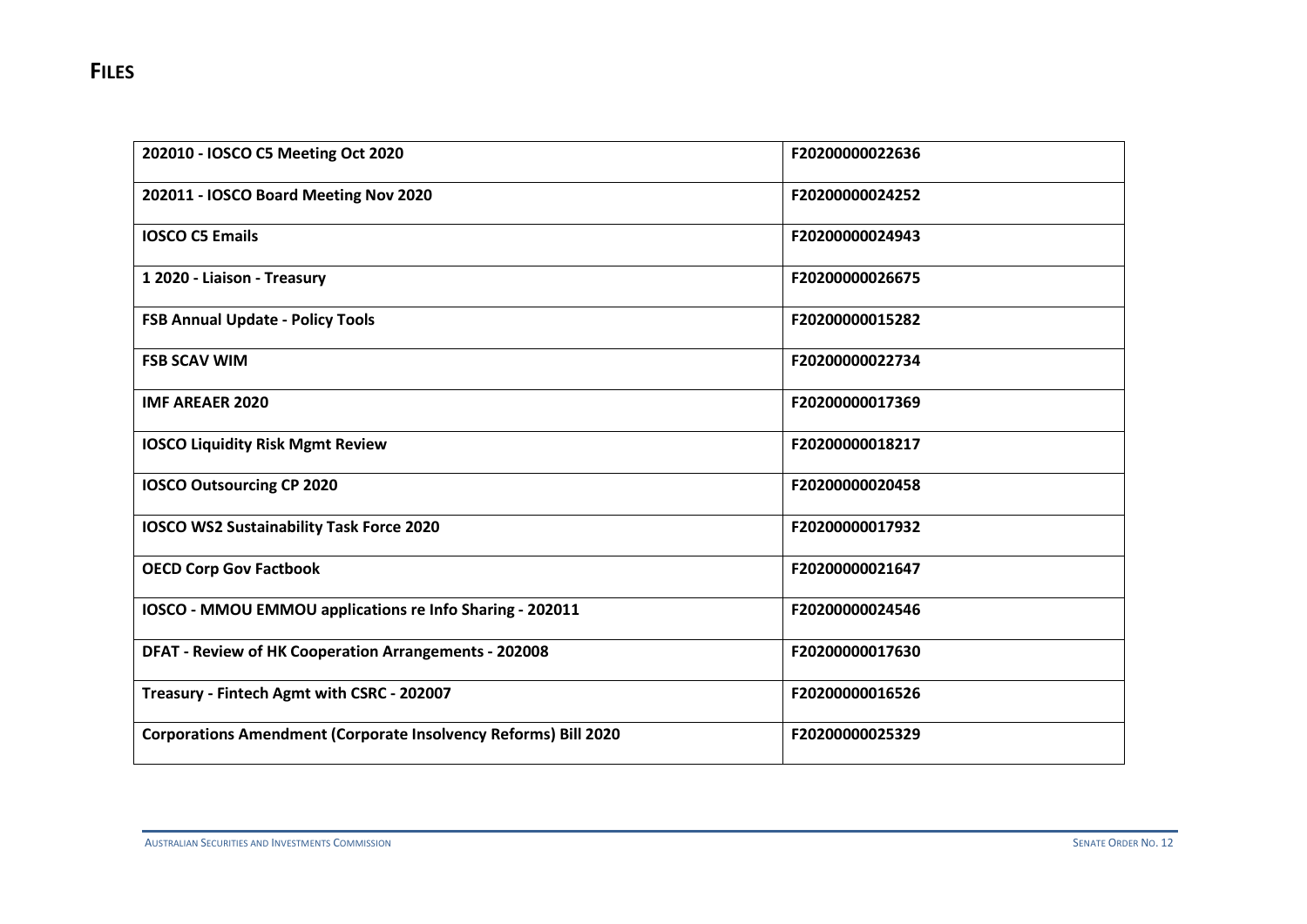| 02.25 House of Reps October 2020                       | F20200000021121 |
|--------------------------------------------------------|-----------------|
| 02.26 PJC Hearings Early 2021                          | F20200000022522 |
| 02.26 PJC Hearings November 2020                       | F20200000023898 |
| 09.02 Ministerial briefing request - ####              | F20200000017959 |
| <b>IOSCO STF WS1</b>                                   | F20200000021534 |
| <b>Sydney Stock Exchange</b>                           | F20200000019093 |
| <b>House of Reps Hearing - October 2020</b>            | F20200000021001 |
| PJC hearing - February 2021                            | F20200000025985 |
| PJC hearing - November 2020                            | F20200000023856 |
| 202008 - House of Reps Standing Committee on Economics | F20200000018087 |
| 202008 - Senate QoN                                    | F20200000019009 |
| 202010 - Senate Economics - Budget Estimates QoN       | F20200000024396 |
| 202011 - Corporate QoN                                 | F20200000024482 |
| 202011 - PJC QoN                                       | F20200000024962 |
| MOU - CRF_EBRA_IACA                                    | F20200000017999 |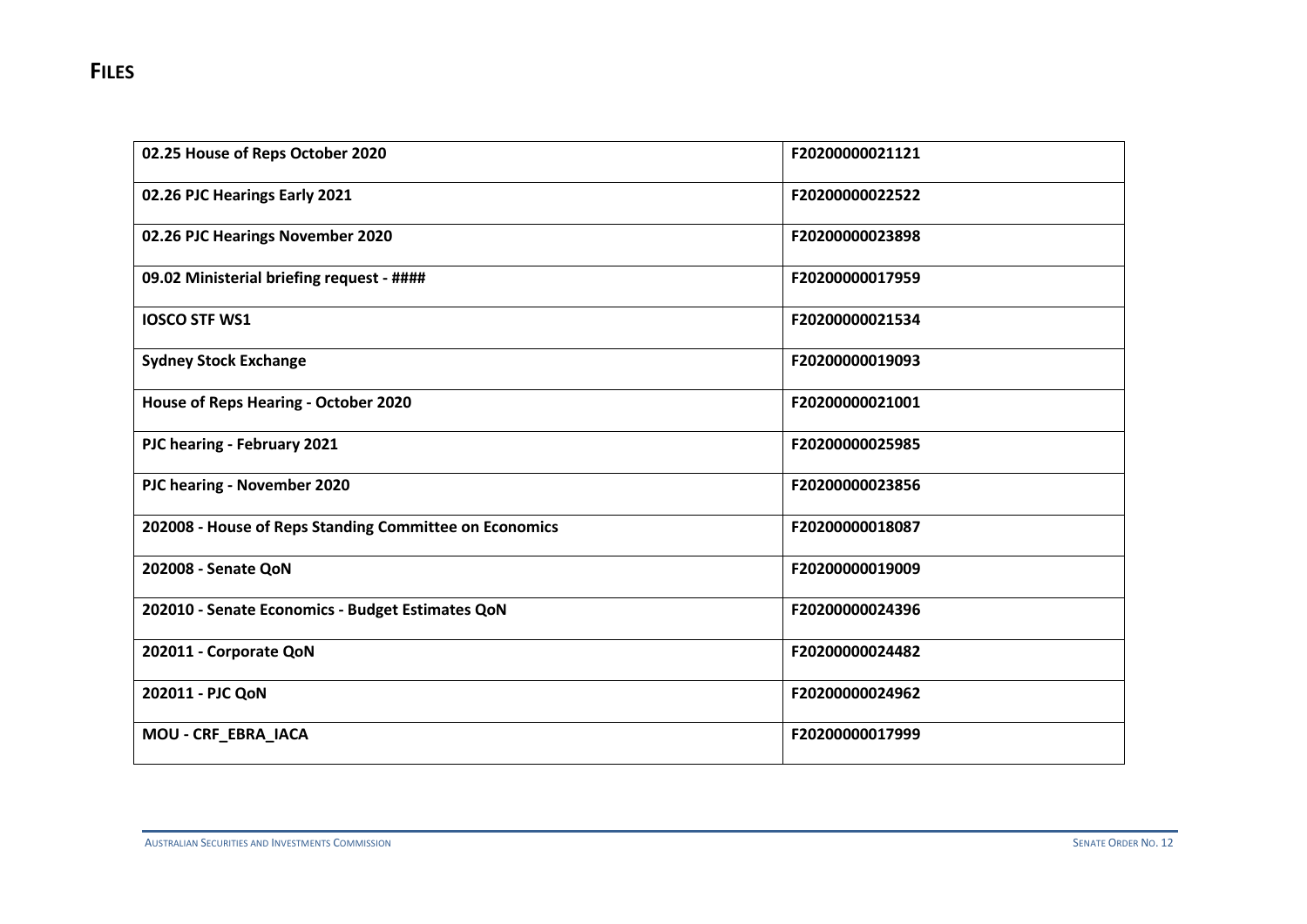| <b>281 - CRF MOU</b>                                                        | F20200000018308 |
|-----------------------------------------------------------------------------|-----------------|
| 544 - Request from DFAT about AU-UK Free Trade Agreement (FTA) negotiations | F20200000020444 |
| 616 - DFAT request on data localisation measures                            | F20200000023880 |
| 643 - Proposed changes to CRF constiution                                   | F20200000024114 |
| 644 - ACNC letters                                                          | F20200000024037 |
| 675 - Ordinarily reside definition                                          | F20200000024479 |
| 724 - International request for company documents                           | F20200000025468 |
| <b>AFCA</b>                                                                 | F20200000024155 |
| <b>AUSTRAC</b>                                                              | F20200000024272 |
| <b>AUSTRAC</b>                                                              | F20200000018446 |
| 20200805 Teleconference                                                     | F20200000018698 |
| <b>FATF</b>                                                                 | F20200000022332 |
| <b>CFR</b>                                                                  | F20200000025486 |
| 20200921 - CFR International Coordination Group                             | F20200000020599 |
| 20201211 - CFR International Coordination Group                             | F20200000025461 |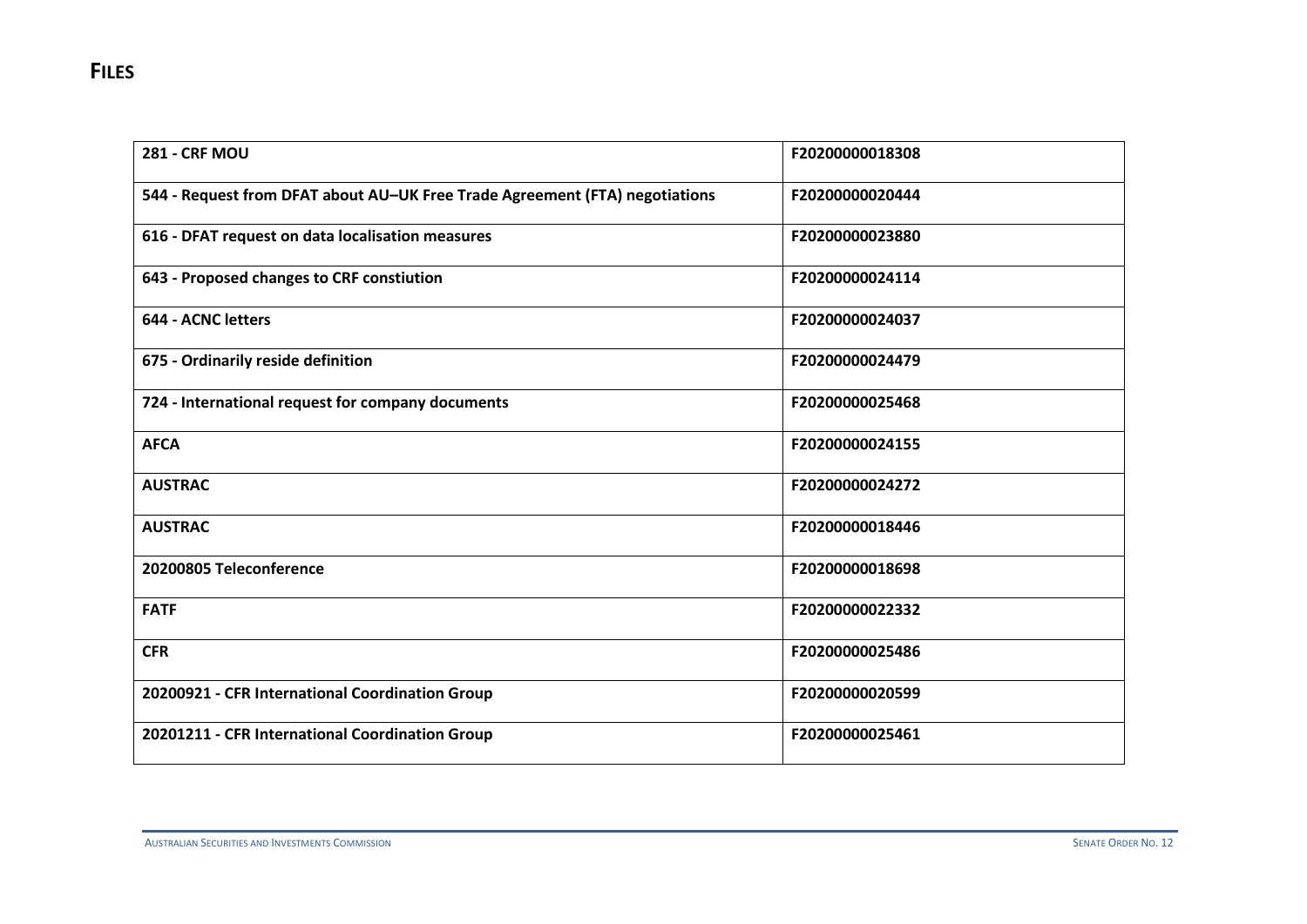| <b>CFR International Coordination</b>            | F20200000019087 |
|--------------------------------------------------|-----------------|
| <b>RBA</b>                                       | F20200000019925 |
| <b>Treasury</b>                                  | F20200000017451 |
| 20200827 Meeting                                 | F20200000019059 |
| <b>Multilateral Engagement Strategy</b>          | F20200000019058 |
| 06 August 2020 - NSW ASIC CDPP Liaison Meeting   | F20200000016855 |
| 10 December 2020 - NSW ASIC CDPP Liaison Meeting | F20200000024172 |
| 17 Sep 2020 - NSW ASIC CDPP Liaison Meeting      | F20200000017985 |
| 29 October 2020 - NSW ASIC CDPP Liaison Meeting  | F20200000021692 |
| 20200806 QLD ASIC CDPP Liaison Meeting           | F20200000016480 |
| 20200917 QLD ASIC CDPP Liaison Meeting           | F20200000019192 |
| 20201029 QLD ASIC CDPP Liaison Meeting           | F20200000021638 |
| 20201210 QLD ASIC CDPP Liaison Meeting           | F20200000024864 |
| 20200812 - SA CDPP-ASIC Liaison Meeting          | F20200000016609 |
| 20201014 - SA CDPP-ASIC Liaison Meeting          | F20200000020786 |